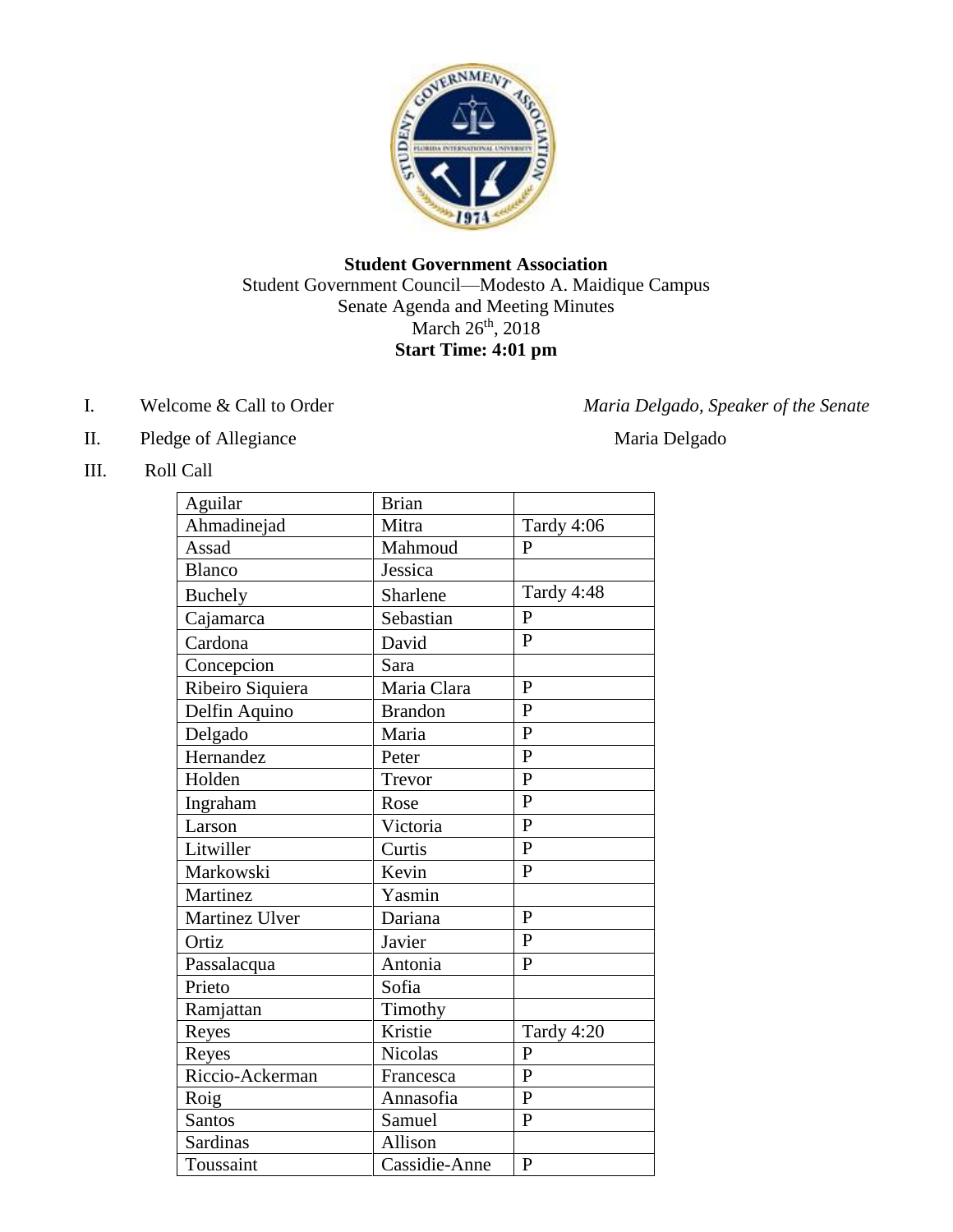| Vera   | Bertha  |  |
|--------|---------|--|
| Vargas | Paulo   |  |
| Watson | Aujanae |  |
| 25/33  |         |  |

- IV. Approval of the minutes
	- A. Senator Litwiller moves to approve last week's minutes. Senator Hernandez seconds. Motion passes.
- V. Old Business
- VI. New Business
	- A. SB 1802 THE JUDICIAL COURT PROCEDURE REFORM ACT OF 2018
		- 1. Senator Hernandez moves to bypass second reading. Second Passalacqua seconds. Motion passes.
		- 2. Senator Passalacqua moves to go into voting procedure. Senator Hernandez seconds. Motion passes.
		- 3. Point of privilege for Dariana Martinez at 4:08 pm

| i.<br>Returned at 4:32 pm |                |                |
|---------------------------|----------------|----------------|
| Aguilar                   | <b>Brian</b>   |                |
| Ahmadinejad               | Mitra          |                |
| Assad                     | Mahmoud        | Y              |
| <b>Blanco</b>             | Jessica        |                |
| <b>Buchely</b>            | Sharlene       |                |
| Cajamarca                 | Sebastian      | Y              |
| Cardona                   | David          | Y              |
| Concepcion                | Sara           |                |
| Ribeiro Siquiera          | Maria Clara    | Y              |
| Delfin Aquino             | <b>Brandon</b> | Y              |
| Delgado                   | Maria          | $\overline{Y}$ |
| Hernandez                 | Peter          | Y              |
| Holden                    | Trevor         | Y              |
| Ingraham                  | Rose           | Y              |
| Larson                    | Victoria       | Y              |
| Litwiller                 | Curtis         | Y              |
| Markowski                 | Kevin          | Y              |
| Martinez                  | Yasmin         |                |
| Martinez Ulver            | Dariana        |                |
| Ortiz                     | Javier         | Y              |
| Passalacqua               | Antonia        | Y              |
| Prieto                    | Sofia          |                |
| Ramjattan                 | Timothy        |                |
| Reyes                     | Kristie        |                |
| Reyes                     | Nicolas        | Y              |
| Riccio-Ackerman           | Francesca      | $\overline{Y}$ |
| Roig                      | Annasofia      | $\overline{Y}$ |
| <b>Santos</b>             | Samuel         | Y              |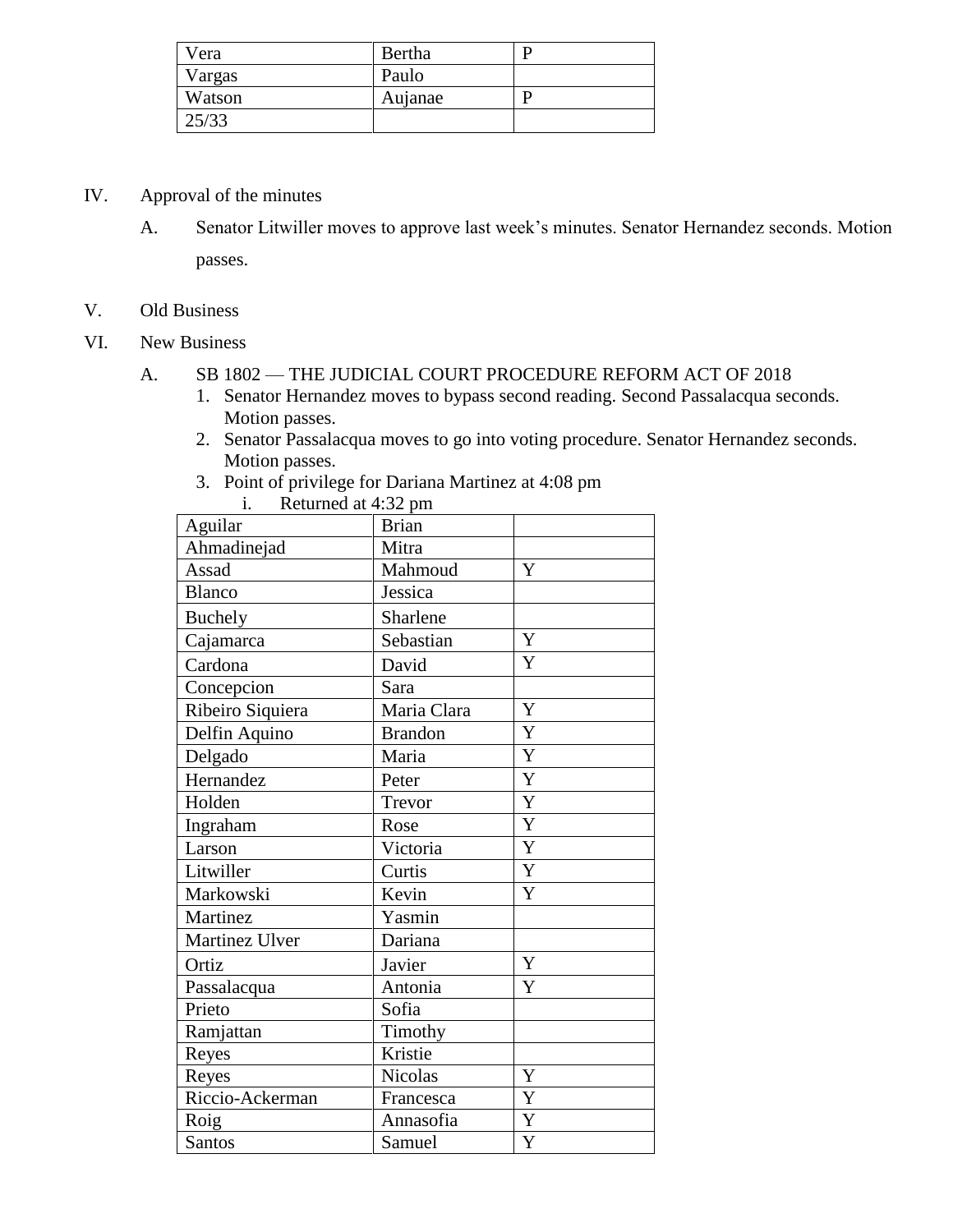| Sardinas     | Allison       |  |
|--------------|---------------|--|
| Toussaint    | Cassidie-Anne |  |
| Vera         | Bertha        |  |
| Vargas       | Paulo         |  |
| Watson       | Aujanae       |  |
| $21 - 0 - 0$ |               |  |

4. Passed: 21-0-0

## B. SR 1803 — A RESOLUTION TO ESTABLISH AMERICAN SIGN 2 LANGUAGE COURSES AS A FORIGEN LANGUAGE OPTION

- 1. Senator Aquino moves to bypass second reading. Senator Ackerman seconds.
- 2. Senator Passalacqua moves to go into voting procedure. Senator Larson seconds. Motion seconds.

| Aguilar          | <b>Brian</b>   |                       |
|------------------|----------------|-----------------------|
| Ahmadinejad      | Mitra          | Y                     |
| Assad            | Mahmoud        | Y                     |
| <b>Blanco</b>    | Jessica        |                       |
| <b>Buchely</b>   | Sharlene       |                       |
| Cajamarca        | Sebastian      | Y                     |
| Cardona          | David          | Y                     |
| Concepcion       | Sara           |                       |
| Ribeiro Siquiera | Maria Clara    | $\overline{\text{Y}}$ |
| Delfin Aquino    | <b>Brandon</b> | Y                     |
| Delgado          | Maria          | Y                     |
| Hernandez        | Peter          | Y                     |
| Holden           | Trevor         | Y                     |
| Ingraham         | Rose           | $\overline{Y}$        |
| Larson           | Victoria       | $\overline{Y}$        |
| Litwiller        | Curtis         | $\overline{Y}$        |
| Markowski        | Kevin          | Y                     |
| Martinez         | Yasmin         |                       |
| Martinez Ulver   | Dariana        |                       |
| Ortiz            | Javier         | Y                     |
| Passalacqua      | Antonia        | Y                     |
| Prieto           | Sofia          |                       |
| Ramjattan        | Timothy        |                       |
| Reyes            | Kristie        |                       |
| Reyes            | <b>Nicolas</b> | Y                     |
| Riccio-Ackerman  | Francesca      | $\overline{Y}$        |
| Roig             | Annasofia      | $\overline{Y}$        |
| <b>Santos</b>    | Samuel         | Y                     |
| <b>Sardinas</b>  | Allison        |                       |
| Toussaint        | Cassidie-Anne  | $\mathbf Y$           |
| Vera             | Bertha         | Y                     |
| Vargas           | Paulo          |                       |
| Watson           | Aujanae        | Y                     |
| $22 - 0 - 0$     |                |                       |

3. Passed: 22-0-0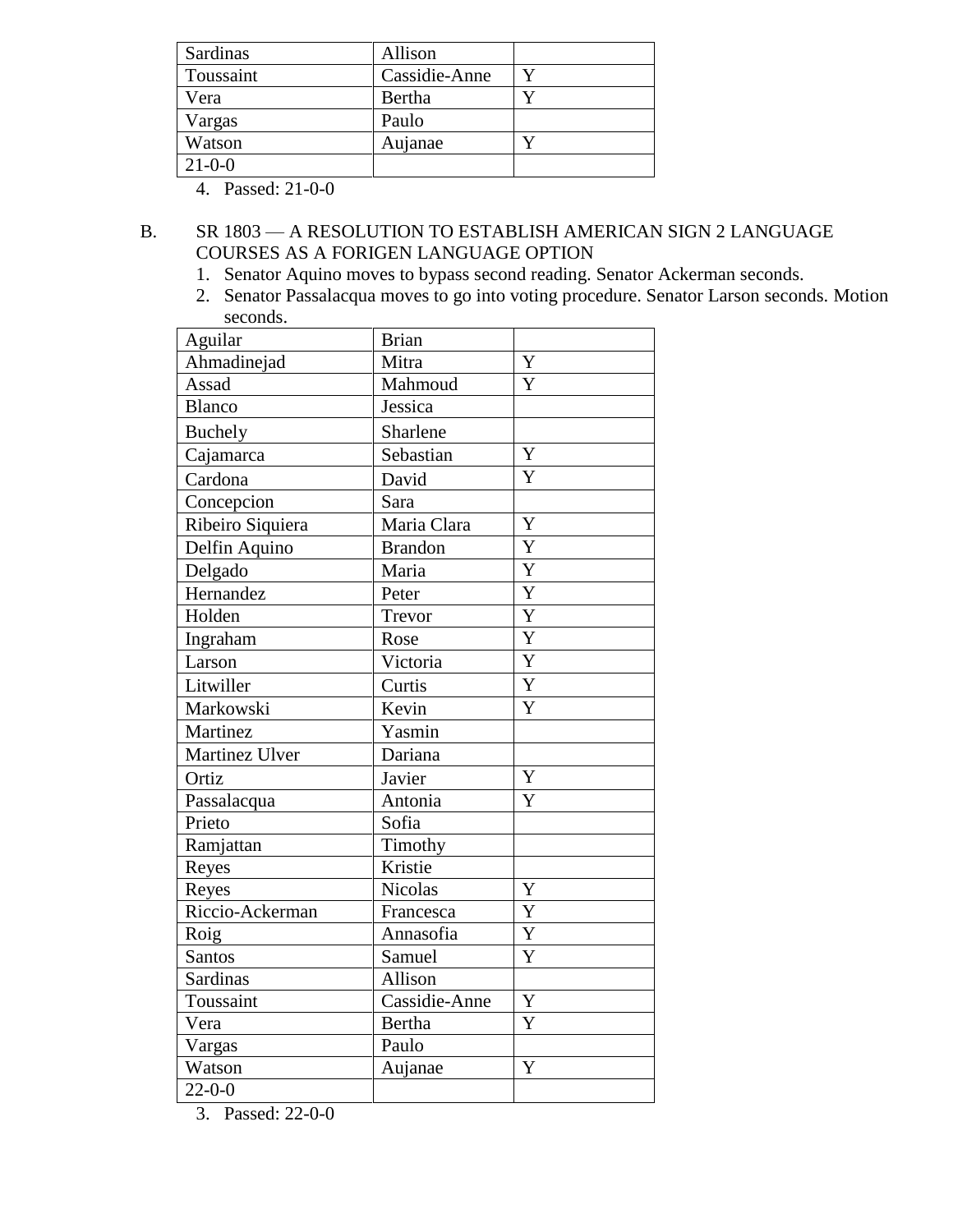- C. Senator Ingraham moves to bypass roles. Senator Passalacqua seconds. Motion passes.
- D. Senator Ingraham moves to add Council Appropriation 1809-1811. Senator Toussaint. Motion passes.
- E. Point of personal privilege for Annasofia Roig at 4:26pm
	- 1. Returned at 4:29pm
- F. Council Appropriation 1809
	- 1. Senator Markowski moves to go into a 10-minute discussion period. Senator Passalacqua seconds. Motion passes.
	- 2. Senator Toussaint moves to go into voting procedure. Senator Passalacqua seconds. Motion passes.

| Aguilar          | <b>Brian</b>   |                |
|------------------|----------------|----------------|
| Ahmadinejad      | Mitra          | Y              |
| Assad            | Mahmoud        | Y              |
| <b>Blanco</b>    | Jessica        |                |
| <b>Buchely</b>   | Sharlene       |                |
| Cajamarca        | Sebastian      | Y              |
| Cardona          | David          | Y              |
| Concepcion       | Sara           |                |
| Ribeiro Siquiera | Maria Clara    | Y              |
| Delfin Aquino    | <b>Brandon</b> | Y              |
| Delgado          | Maria          | Y              |
| Hernandez        | Peter          | $\overline{N}$ |
| Holden           | Trevor         | $\overline{Y}$ |
| Ingraham         | Rose           | Y              |
| Larson           | Victoria       | $\overline{Y}$ |
| Litwiller        | Curtis         | Y              |
| Markowski        | Kevin          | $\overline{Y}$ |
| Martinez         | Yasmin         |                |
| Martinez Ulver   | Dariana        |                |
| Ortiz            | Javier         | $\bar{Y}$      |
| Passalacqua      | Antonia        | Y              |
| Prieto           | Sofia          |                |
| Ramjattan        | Timothy        |                |
| Reyes            | Kristie        | Y              |
| Reyes            | <b>Nicolas</b> | Y              |
| Riccio-Ackerman  | Francesca      | Y              |
| Roig             | Annasofia      | $\overline{Y}$ |
| <b>Santos</b>    | Samuel         | Y              |
| Sardinas         | Allison        |                |
| Toussaint        | Cassidie-Anne  | Y              |
| Vera             | <b>Bertha</b>  | Y              |
| Vargas           | Paulo          |                |
| Watson           | Aujanae        | $\overline{Y}$ |
| $22 - 1 - 0$     |                |                |

3. Passed: 21-1-0

- G. Council Appropriation 1810 MINORITIES IN AGRICULTURE, NATURAL RESOURCE, AND RELATED SCIENCE ANNUAL CONFERENCE
	- 1. Senator Toussaint moves to go into a 5-minute discussion period. Senator Ingraham seconds. Motion passes.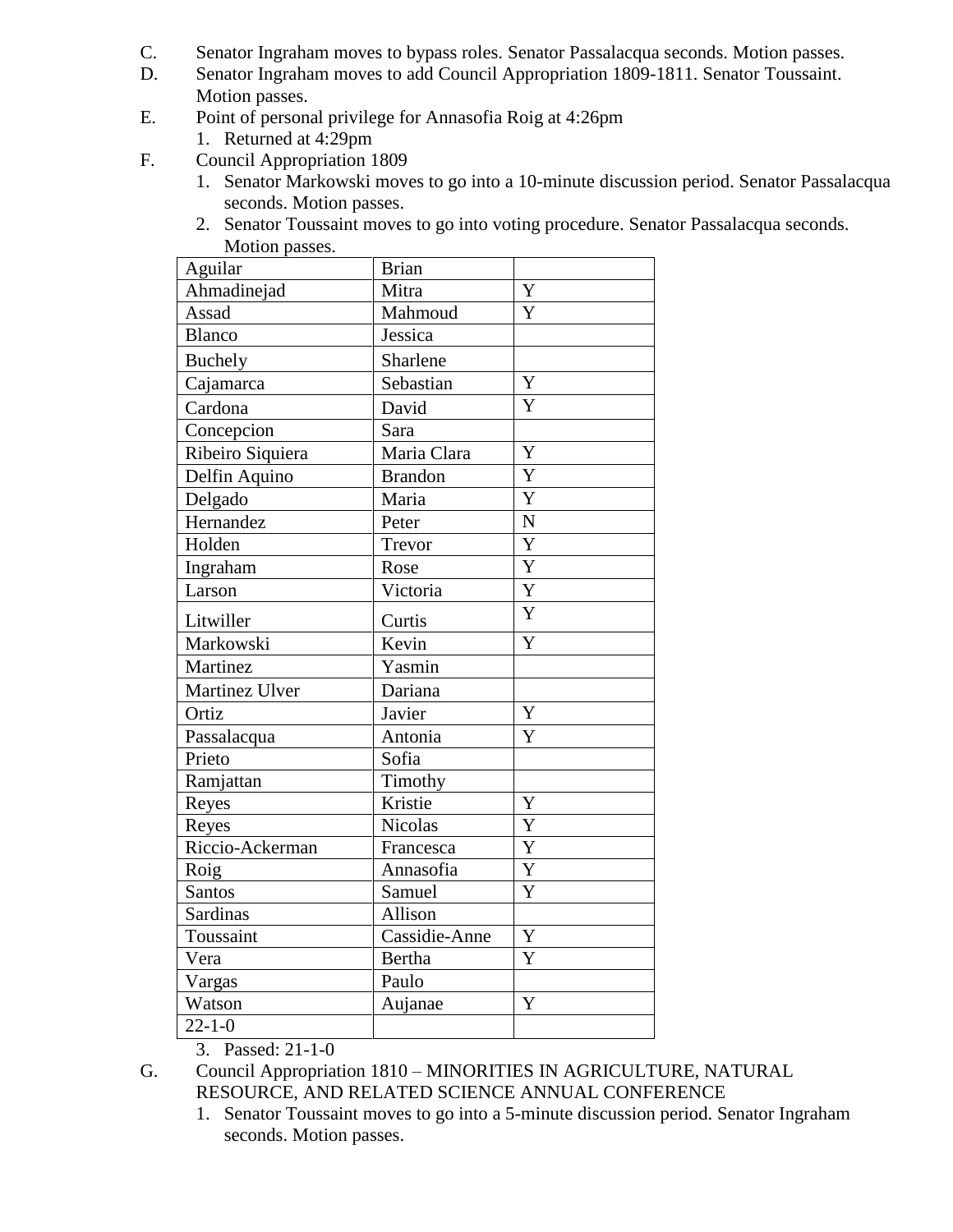- 2. Senator Markowski moves to bypass second reading. Senator Aquino seconds Motion passes.
- 3. Senator Litwiller moves to go into voting procedure. Senator Markowski seconds. Motion passes.

| Aguilar          | <b>Brian</b>   |                       |
|------------------|----------------|-----------------------|
| Ahmadinejad      | Mitra          | A                     |
| Assad            | Mahmoud        | Ý                     |
| <b>Blanco</b>    | Jessica        |                       |
| <b>Buchely</b>   | Sharlene       | $\overline{\text{Y}}$ |
| Cajamarca        | Sebastian      | Y                     |
| Cardona          | David          | Y                     |
| Concepcion       | Sara           |                       |
| Ribeiro Siquiera | Maria Clara    | Y                     |
| Delfin Aquino    | <b>Brandon</b> | Y                     |
| Delgado          | Maria          | Y                     |
| Hernandez        | Peter          | $\mathbf N$           |
| Holden           | Trevor         | $\overline{Y}$        |
| Ingraham         | Rose           | $\overline{Y}$        |
| Larson           | Victoria       | $\overline{N}$        |
| Litwiller        | Curtis         | Y                     |
| Markowski        | Kevin          | Y                     |
| Martinez         | Yasmin         |                       |
| Martinez Ulver   | Dariana        | Y                     |
| Ortiz            | Javier         | N                     |
| Passalacqua      | Antonia        | N                     |
| Prieto           | Sofia          |                       |
| Ramjattan        | Timothy        |                       |
| Reyes            | Kristie        | ${\bf N}$             |
| Reyes            | <b>Nicolas</b> | $\overline{N}$        |
| Riccio-Ackerman  | Francesca      | $\overline{Y}$        |
| Roig             | Annasofia      | $\overline{\rm N}$    |
| <b>Santos</b>    | Samuel         | Y                     |
| <b>Sardinas</b>  | Allison        |                       |
| Toussaint        | Cassidie-Anne  | Y                     |
| Vera             | <b>Bertha</b>  | $\overline{A}$        |
| Vargas           | Paulo          |                       |
| Watson           | Aujanae        | Y                     |
| $16 - 7 - 2$     |                |                       |

4. Passed: 16-7-2

- H. Point of personal privilege for Kevin Markowski at 5:20 pm
- I. Council Appropriation 1811 JAZZ DEPARTMENT: PROMISING ARTISTS PROGRAM
	- 1. Senator Litwiller moves to bypass second reading and move into voting procedure. Senator Roig seconds. Motion passes.

| Aguilar       | <b>Brian</b> |   |
|---------------|--------------|---|
| Ahmadinejad   | Mitra        | А |
| Assad         | Mahmoud      |   |
| <b>Blanco</b> | Jessica      |   |
| Buchely       | Sharlene     |   |
| Cajamarca     | Sebastian    |   |
| Cardona       | David        |   |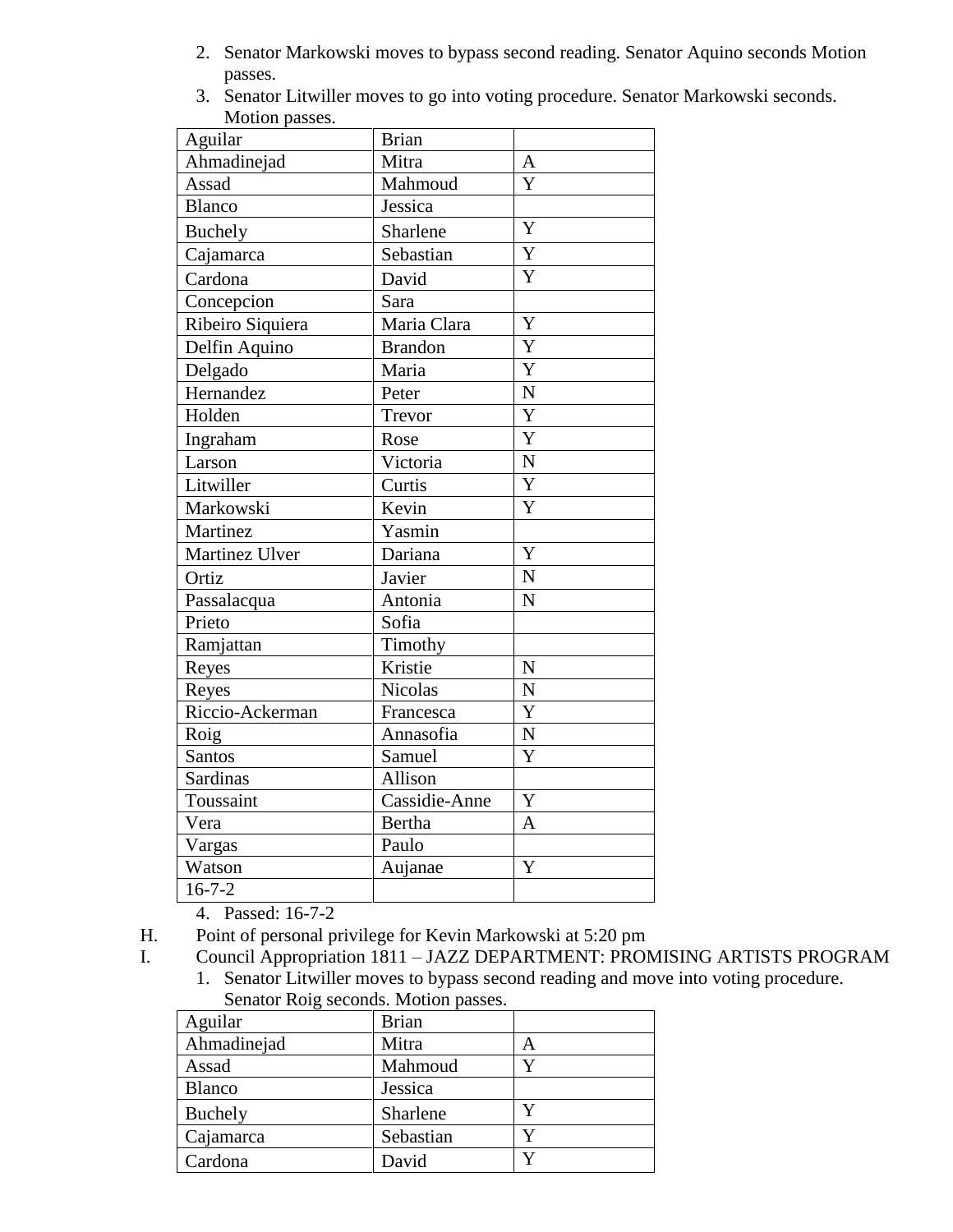| Concepcion       | Sara           |             |
|------------------|----------------|-------------|
| Ribeiro Siquiera | Maria Clara    | Y           |
| Delfin Aquino    | <b>Brandon</b> | Y           |
| Delgado          | Maria          |             |
| Hernandez        | Peter          | N           |
| Holden           | Trevor         | Y           |
| Ingraham         | Rose           | Y           |
| Larson           | Victoria       | Y           |
| Litwiller        | Curtis         | Y           |
| Markowski        | Kevin          |             |
| Martinez         | Yasmin         |             |
| Martinez Ulver   | Dariana        | Y           |
| Ortiz            | Javier         | Y           |
| Passalacqua      | Antonia        | Y           |
| Prieto           | Sofia          |             |
| Ramjattan        | Timothy        |             |
| Reyes            | Kristie        | $\mathbf N$ |
| Reyes            | <b>Nicolas</b> |             |
| Riccio-Ackerman  | Francesca      | Y           |
| Roig             | Annasofia      | Y           |
| <b>Santos</b>    | Samuel         | Y           |
| Sardinas         | Allison        |             |
| Toussaint        | Cassidie-Anne  | Y           |
| Vera             | Bertha         | Y           |
| Vargas           | Paulo          |             |
| Watson           | Aujanae        | Y           |
| $19 - 2 - 1$     |                |             |

2. Passed: 19-2-1

J. Senator Toussaint moves to go into impeachment procedure. Senator Litwiller seconds. Motion passes.

1. Allison Sardinas

i. Senator Martinez moves to go into voting procedure. Senator Ingraham seconds. Motion passes.

| Aguilar          | <b>Brian</b>   |   |
|------------------|----------------|---|
| Ahmadinejad      | Mitra          | N |
| Assad            | Mahmoud        | N |
| <b>Blanco</b>    | Jessica        |   |
| Buchely          | Sharlene       | N |
| Cajamarca        | Sebastian      | N |
| Cardona          | David          | Y |
| Concepcion       | Sara           |   |
| Ribeiro Siquiera | Maria Clara    | N |
| Delfin Aquino    | <b>Brandon</b> | Y |
| Delgado          | Maria          | A |
| Hernandez        | Peter          | Y |
| Holden           | Trevor         | Y |
| Ingraham         | Rose           | A |
| Larson           | Victoria       | Y |
| Litwiller        | Curtis         | N |
| Markowski        | Kevin          |   |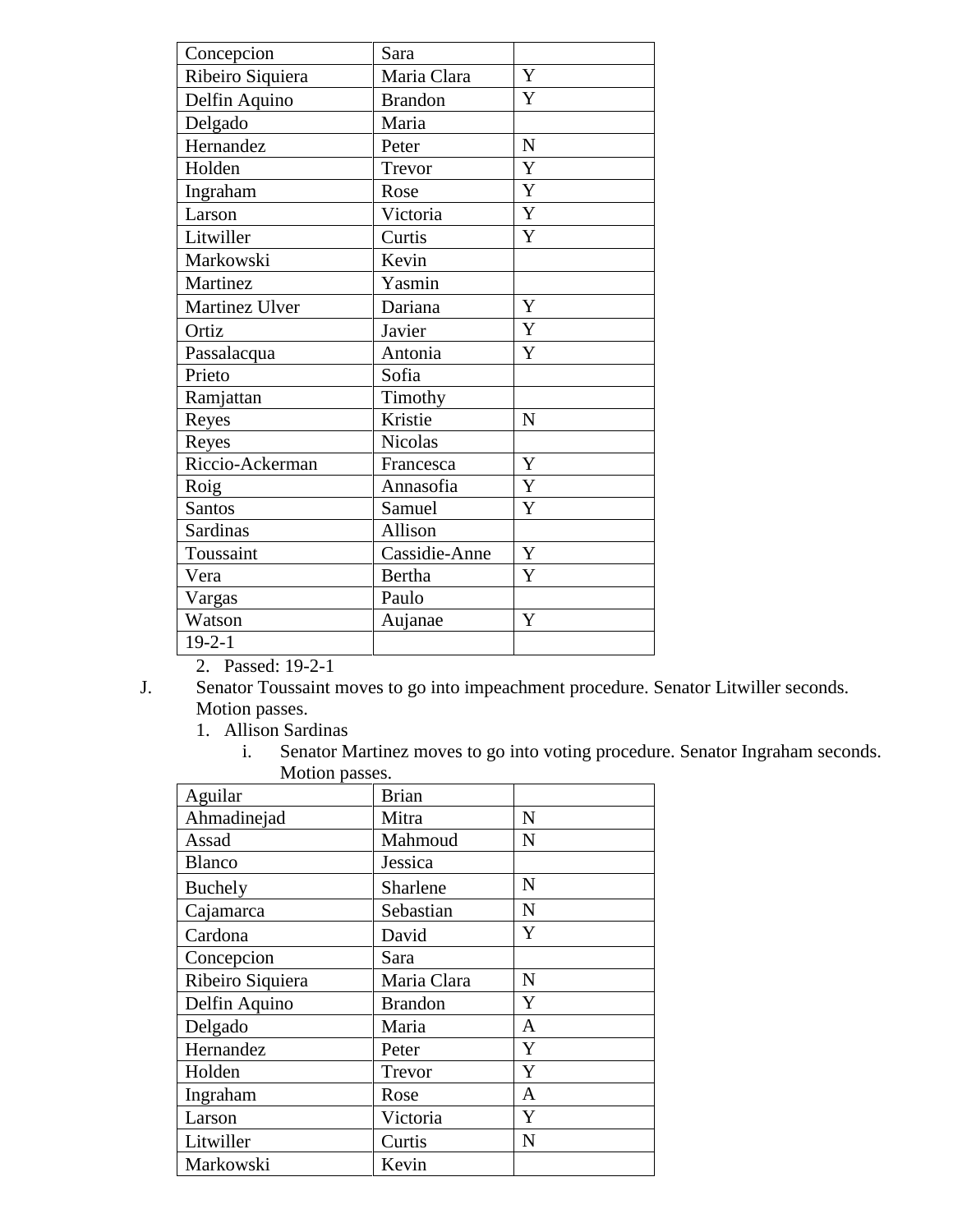| Martinez        | Yasmin         |   |
|-----------------|----------------|---|
| Martinez Ulver  | Dariana        | N |
| Ortiz           | Javier         | N |
| Passalacqua     | Antonia        |   |
| Prieto          | Sofia          |   |
| Ramjattan       | Timothy        |   |
| Reyes           | Kristie        | N |
| Reyes           | <b>Nicolas</b> | N |
| Riccio-Ackerman | Francesca      | N |
| Roig            | Annasofia      | N |
| <b>Santos</b>   | Samuel         | Y |
| Sardinas        | Allison        |   |
| Toussaint       | Cassidie-Anne  | Y |
| Vera            | Bertha         | N |
| Vargas          | Paulo          |   |
| Watson          | Aujanae        | N |
| $7 - 14 - 2$    |                |   |

2. Paulo Vargas

i. Senator Hernandez moves to go into voting procedure. Senator Martinez seconds. Motion passes.

| Aguilar          | <b>Brian</b>             |                       |
|------------------|--------------------------|-----------------------|
| Ahmadinejad      | Mitra                    | A                     |
| Assad            | Mahmoud                  | $\overline{A}$        |
| <b>Blanco</b>    | Jessica                  |                       |
| <b>Buchely</b>   | Sharlene                 | Y                     |
| Cajamarca        | Sebastian                | Y                     |
| Cardona          | David                    | $\overline{Y}$        |
| Concepcion       | Sara                     |                       |
| Ribeiro Siquiera | Maria Clara              | Y                     |
| Delfin Aquino    | <b>Brandon</b>           | Y                     |
| Delgado          | Maria                    | $\overline{Y}$        |
| Hernandez        | Peter                    | $\overline{\text{Y}}$ |
| Holden           | Trevor                   | $\mathbf N$           |
| Ingraham         | Rose                     | $\overline{N}$        |
| Larson           | Victoria                 | Y                     |
| Litwiller        | Curtis                   | Y                     |
| Markowski        | Kevin                    |                       |
| Martinez         | Yasmin                   |                       |
| Martinez Ulver   | Dariana                  | Y                     |
| Ortiz            | Javier                   | Y                     |
| Passalacqua      | Antonia                  | Y                     |
| Prieto           | $\overline{\text{Soft}}$ |                       |
| Ramjattan        | Timothy                  |                       |
| Reyes            | Kristie                  | $\overline{A}$        |
| Reyes            | <b>Nicolas</b>           | A                     |
| Riccio-Ackerman  | Francesca                | $\overline{A}$        |
| Roig             | Annasofia                | $\mathbf{A}$          |
| Santos           | Samuel                   | Y                     |
| Sardinas         | Allison                  |                       |
| Toussaint        | Cassidie-Anne            | Y                     |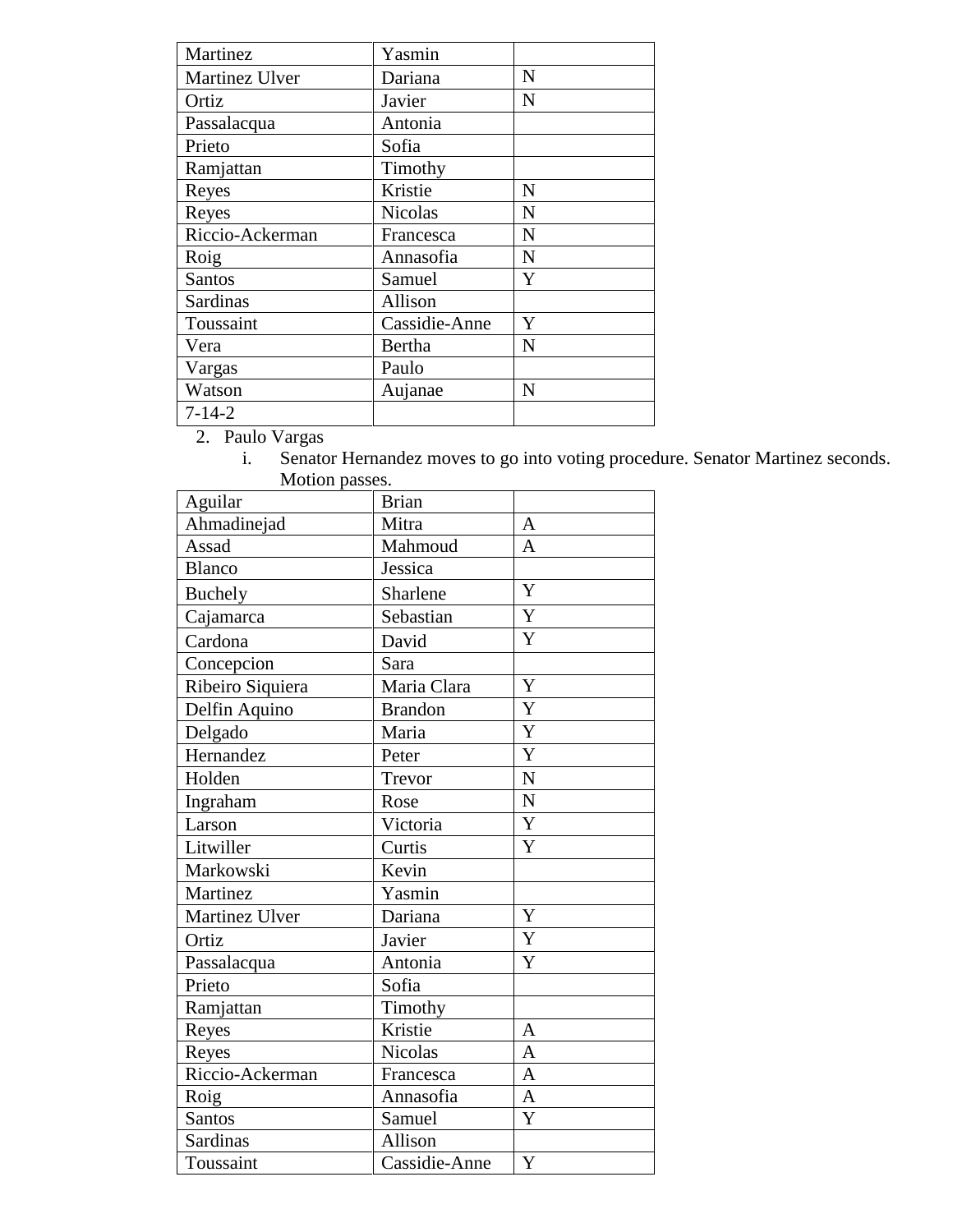| Vera   | Bertha  |  |
|--------|---------|--|
| Vargas | Paulo   |  |
| Watson | Aujanae |  |
| 14-2-8 |         |  |

3. Aujanae Watson

i. Senator Litwiller moves to go into voting procedure. Martinez seconds. Motion passes.

| Aguilar          | <b>Brian</b>   |                       |
|------------------|----------------|-----------------------|
| Ahmadinejad      | Mitra          | $\mathbf{A}$          |
| Assad            | Mahmoud        | $\overline{A}$        |
| <b>Blanco</b>    | Jessica        |                       |
| <b>Buchely</b>   | Sharlene       | N                     |
| Cajamarca        | Sebastian      |                       |
| Cardona          | David          | Y                     |
| Concepcion       | Sara           |                       |
| Ribeiro Siquiera | Maria Clara    | A                     |
| Delfin Aquino    | <b>Brandon</b> | Y                     |
| Delgado          | Maria          | $\overline{N}$        |
| Hernandez        | Peter          | $\overline{\text{N}}$ |
| Holden           | Trevor         | $\overline{A}$        |
| Ingraham         | Rose           | $\overline{N}$        |
| Larson           | Victoria       | $\overline{A}$        |
| Litwiller        | Curtis         | Y                     |
| Markowski        | Kevin          |                       |
| Martinez         | Yasmin         |                       |
| Martinez Ulver   | Dariana        | N                     |
| Ortiz            | Javier         | $\overline{\text{Y}}$ |
| Passalacqua      | Antonia        | $\overline{N}$        |
| Prieto           | Sofia          |                       |
| Ramjattan        | Timothy        |                       |
| Reyes            | Kristie        | $\overline{N}$        |
| Reyes            | <b>Nicolas</b> | $\overline{A}$        |
| Riccio-Ackerman  | Francesca      | $\overline{N}$        |
| Roig             | Annasofia      | $\overline{N}$        |
| Santos           | Samuel         | $\overline{N}$        |
| Sardinas         | Allison        |                       |
| Toussaint        | Cassidie-Anne  | Y                     |
| Vera             | <b>Bertha</b>  | $\overline{A}$        |
| Vargas           | Paulo          |                       |
| Watson           | Aujanae        | N                     |
| $5 - 11 - 7$     |                |                       |

K. Senator of the Year Vote

- I. Vote on who you think is the senator of the year.
- II. After votes are counted, the top 3 senators will be voted on by everyone again next senate.
- III. The winner will be announced at the End of the Year Banquet!